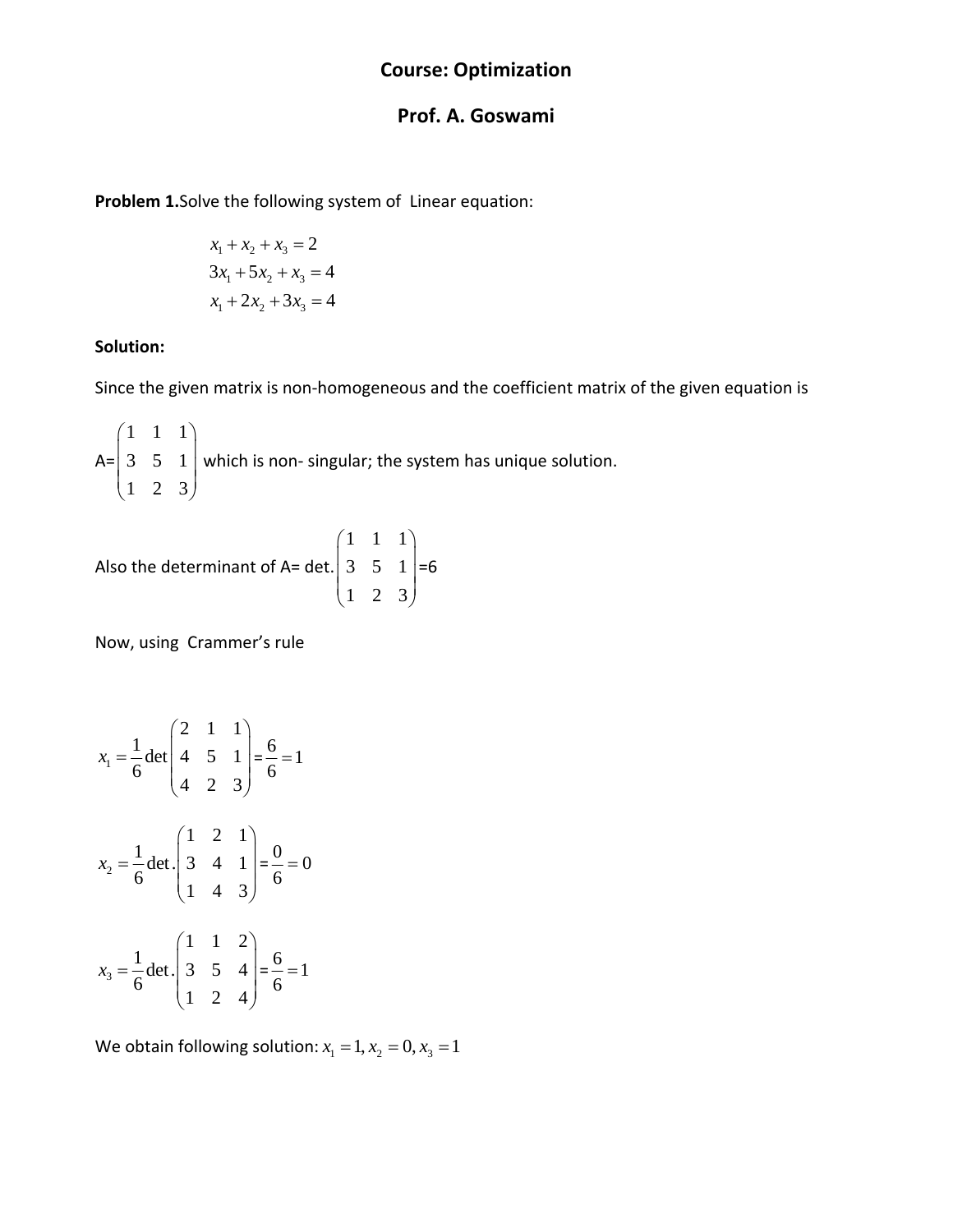# **Problem 2. Show that following set vectors are linearly independent or not?**

 $\{(2,11,13), (5,7,3), (8,17,19)\}$ 

Simple and best way to check this using determinant. If the determinant vanishes vectors are independent ; otherwise dependent.

Here

$$
\det \begin{pmatrix} 2 & 11 & 13 \\ 5 & 7 & 3 \\ 8 & 17 & 19 \end{pmatrix} = -240
$$

Which means that determinant is nonzero; hence vectors are independent.

# **Problem 3 (Production Planning Problem)**

Avatar & Co. plans to produce two types of electric bulbs: type A and type B. Each type‐A bulb will result in a profit of \$1, and each type‐B bulb will result in a profit of \$1.20. To manufacture a type‐A bulb requires 2 minutes on machine I and 1 minute on machine II. A type-B bulb requires 1 minute on machine I and 3 minutes on machine II. There are 3 hours available on machine I and 5 hours available on machine II. How many bulbs of each type should Ace make in order to maximize its profit?

**TABLE 1**

**Solution:** As a first step toward the mathematical formulation of this problem,

we arrange given information in the following table:

|                   | . ruli 1      |               |                       |  |  |  |  |  |  |  |  |
|-------------------|---------------|---------------|-----------------------|--|--|--|--|--|--|--|--|
|                   | <b>Type A</b> | <b>Type B</b> | <b>Time Available</b> |  |  |  |  |  |  |  |  |
| <b>Machine I</b>  | 2 min         | 1 min         | 180 min               |  |  |  |  |  |  |  |  |
| <b>Machine II</b> | 1 min         | 3 min         | 300 min               |  |  |  |  |  |  |  |  |
| Profit/Unit       | \$1           | \$1.20        |                       |  |  |  |  |  |  |  |  |

Let *x* be the number of type ‐ A bulbs and *y* the number of type ‐B bulbs to be made . Then the total profit P (in dollars) is given by

$$
P = x + 1.2y
$$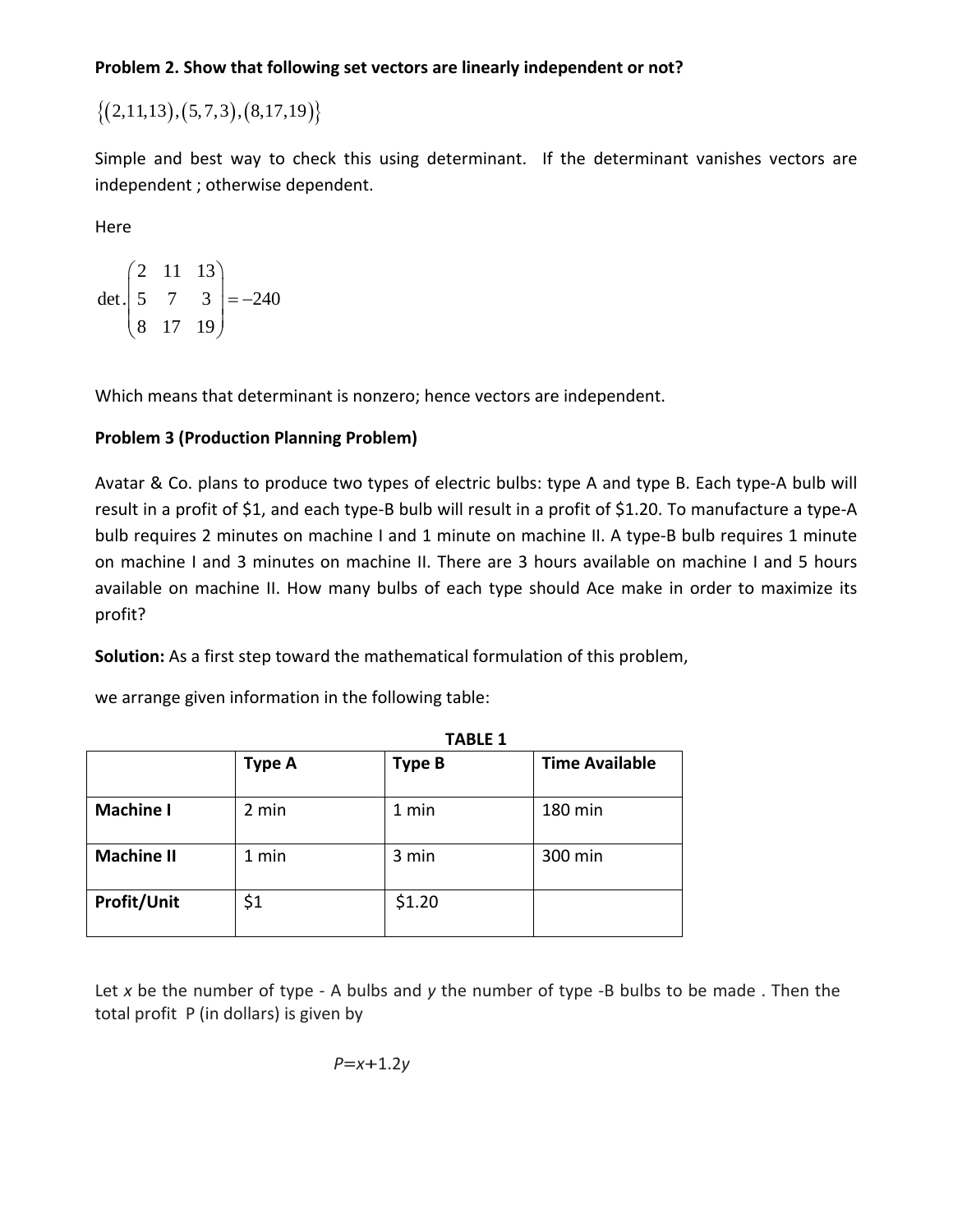which is the objective function to be maximized.

The total amount of time that machine I is used is given by 2x+y minutes and must not exceed 180 minutes. Thus, we have the inequality  $2x + y \le 180$ 

Similarly, the total amount of time that machine II is used is x +3y minutes and cannot exceed 300 minutes, so we are led to the inequality  $x + 3y \le 300$ .

Finally, neither x nor y can be negative, so  $x \ge 0$   $y \ge 0$ 

To summarize, the problem at hand is one of maximizing the objective function

$$
P = x + 1.2y
$$

subject to the system of inequalities

$$
2x + y \le 180
$$

$$
x + 3y \le 300
$$

$$
x \ge 0, y \ge 0
$$

Problem 4: Solve the following Linear Programming Problem using Graphical Method:

Maximize *z* 2*x*1 3*x*2 Subject to *x*1 *x*2 1 3*x*1 *x* 2 4  $x_1, x_2 \ge 0$ 

### **Solution:**

Let us convert both of the constraints from  $\prime\prime$   $\prime$  type to  $\prime$ = $\prime$  type.

*x*1 *x*2 1 3*x*1 *x*2 4

We now draw corresponding lines for each equation as follows and shade the feasible region OAB.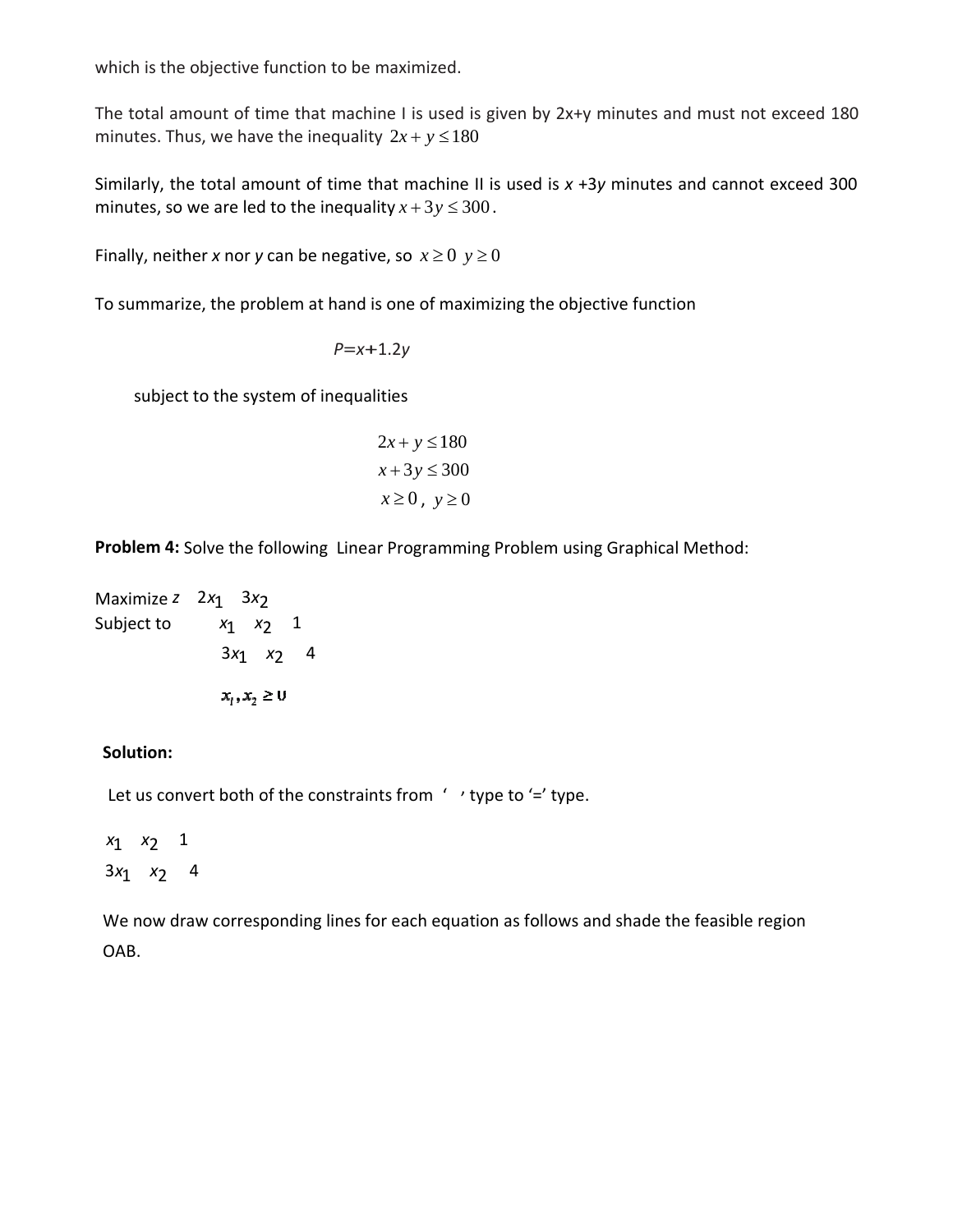

We know that optimal solution occur at the corner point of the feasible region, which is either at O(0,0) or A(0,1) or B(1,0).

| Extreme point | O(0,0) | A(0,1) | $B(1,0)$ . |
|---------------|--------|--------|------------|
| Value of z    |        | -<br>ے |            |

Since, value of z is maximum at A(0,1). The optimal solution occurs at A.

Explicitly,

 $x_1 = 0, x_2 = 1$  and  $z = 3$ 

[NB:-This problem is solved by simplex method in the next chapter's assignment.]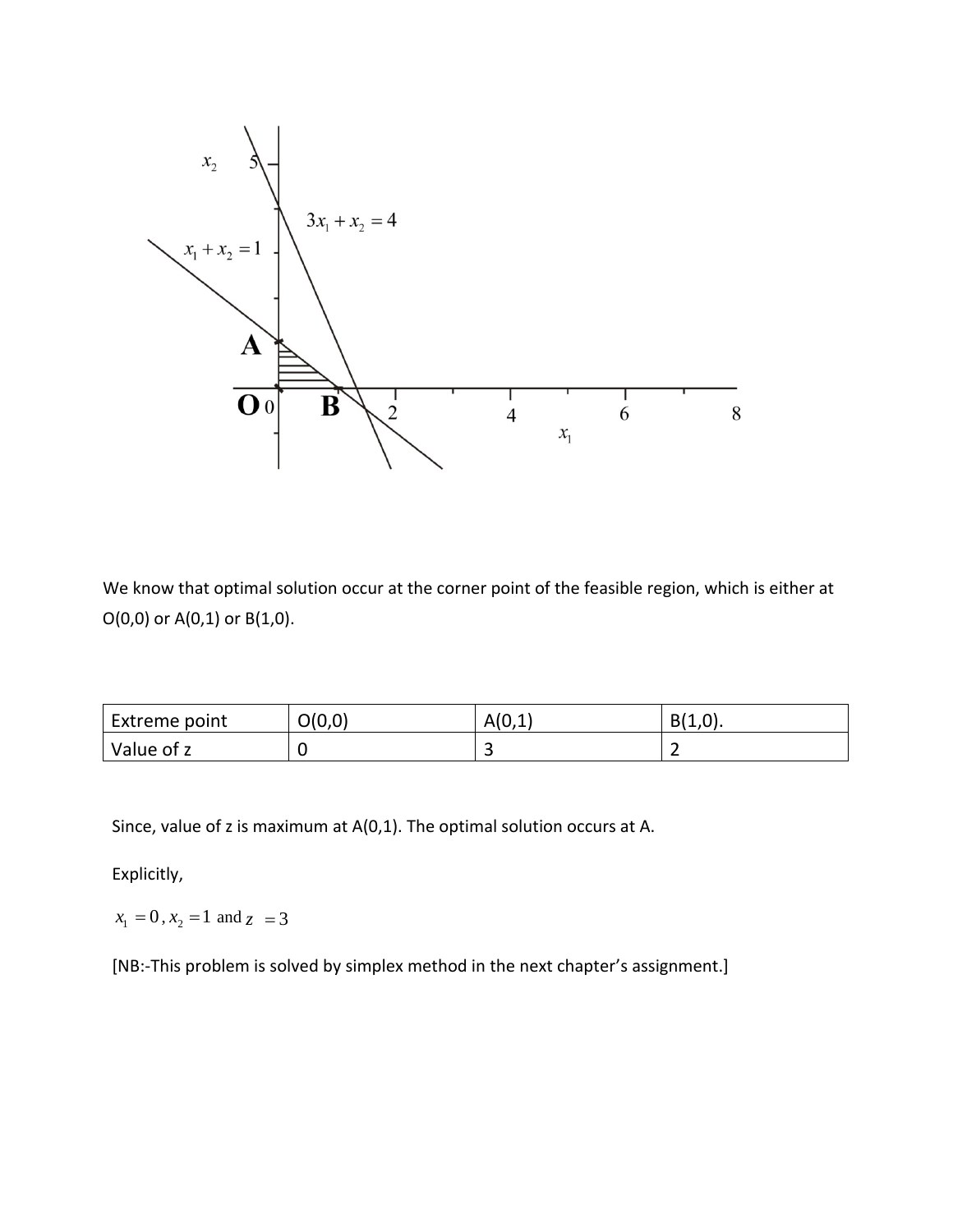**Problem 5.** Solve the following Linear Programming Problem by Graphical Approach:

Maximize  $z = 7x_1 + 2x_2$ 

Subject to

$$
x_1 - 2x_2 \ge 1
$$
  

$$
x_1 + x_2 = 2
$$
  

$$
2x_1 + x_2 \le 4
$$
  

$$
x_1, x_2 \ge 0
$$

# **Solution:**

Let us convert each both of the constraints from  $\leq$  type to  $\leq$  type.

 $x_1 - 2x_2 = 1$  $x_1 + x_2 = 2$  $2x_1 + x_2 = 4$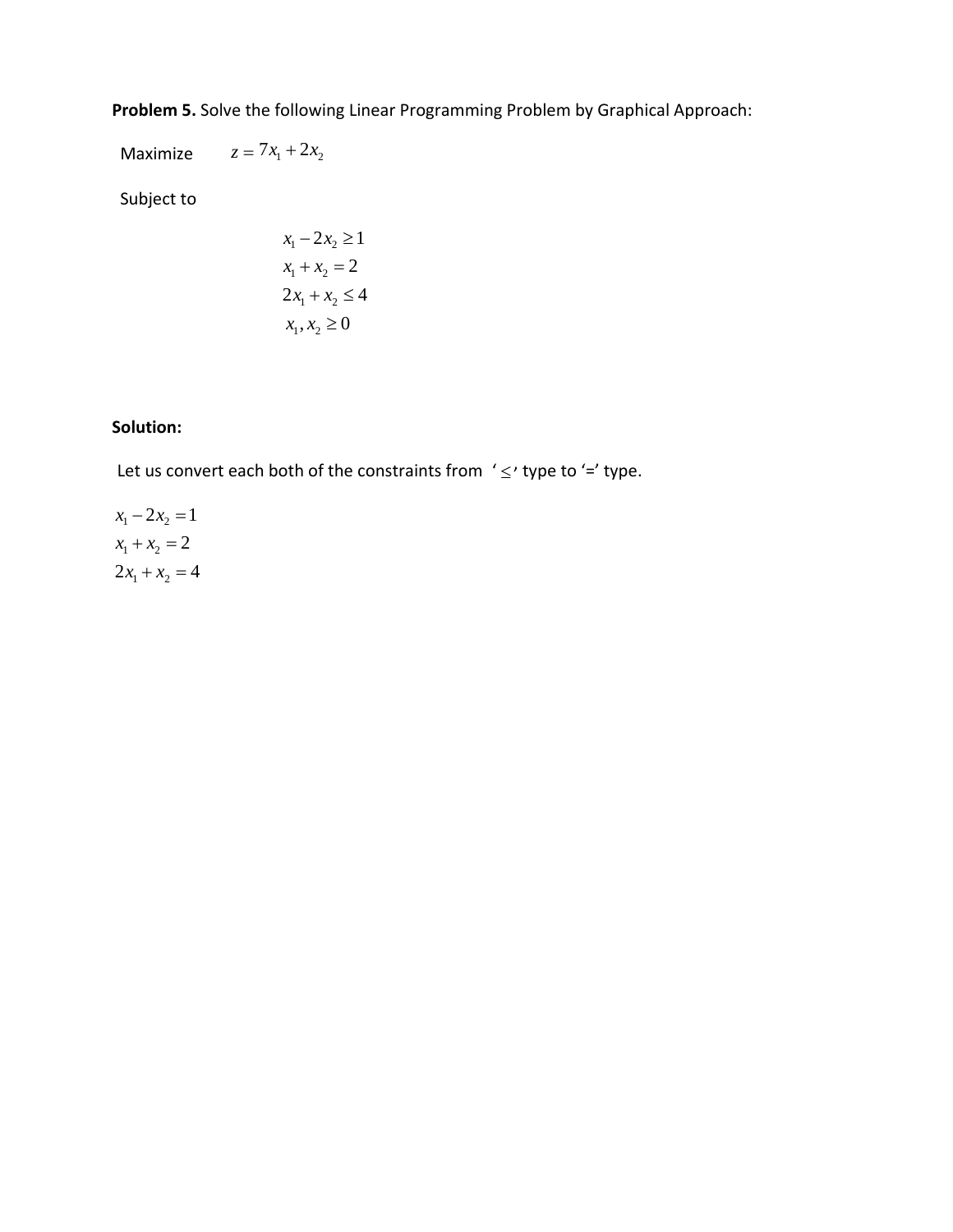We now draw corresponding lines for each equation as follows and shade the feasible region OABC



We know that optimal solution occur at the corner point of the feasible region, which is either at O(0,0) or A(0,2) or B(5/3,1/3) or C(1,0).

We now evaluate the value of **z** at each extreme pont(corner point).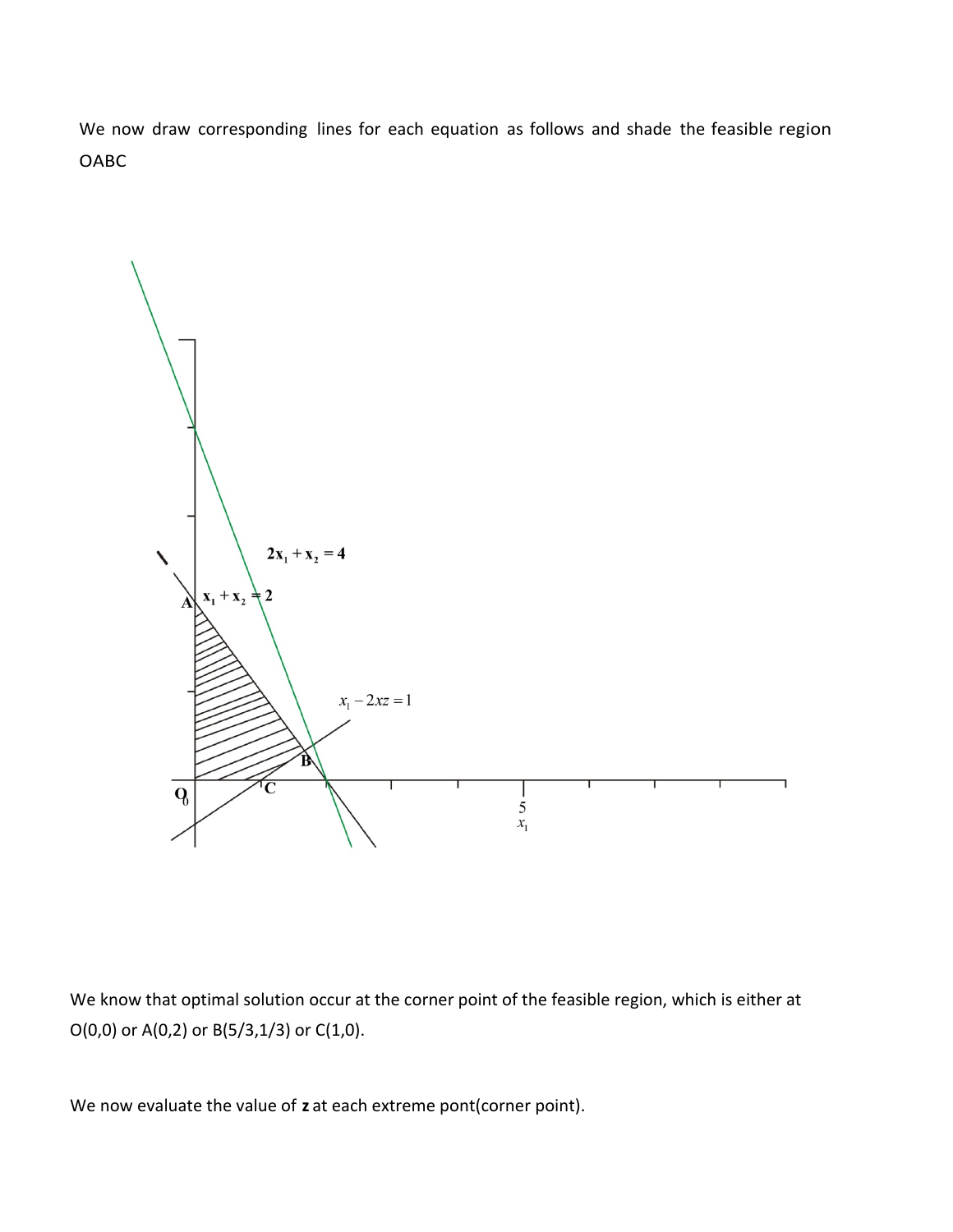| Extreme point | O(0,0) | A(0,2) | B(5/3, 1/3) | C(1,0) |
|---------------|--------|--------|-------------|--------|
| Value of z    |        |        | 37/3        |        |

Thus we see that extreme point occurs at B(5/3,1/3).

Explicitly, we can write:

$$
x_1 = \frac{5}{3}
$$
,  $x_2 = \frac{1}{3}$  and optimal value of objective function  $z = \frac{37}{3}$ 

**Problem 6:** Solve the following Linear Programming Problem:

Maximize  $z = 2x_1 + 3x_2$ 

Subject to

$$
x_1 + x_2 \le 1
$$

$$
3x_1 + x_2 \le 4
$$

$$
x_1, x_2 \ge 0
$$

### **Solution:**

Let us introduce slack variables  $x_3 \geq 0, x_4 \geq 0$  since both of the constraints are  $\leq$  type.

Standard form of given LPP becomes:

Maximize  $z = 2x_1 + 3x_2 + 0 \cdot x_3 + 0 \cdot x_4$ 

Subject to

 $x_1 + x_2 + 1 \cdot x_3 + 0 \cdot x_4 = 1$  $3x_1 + x_2 + 0 \cdot x_3 + 1 \cdot x_4 = 4$ 

where 
$$
x_1, x_2, x_3, x_4 \ge 0
$$

We obtain follo

| $\Box$ | 13. | $\Omega$ | $\Box$ |
|--------|-----|----------|--------|
|        |     |          |        |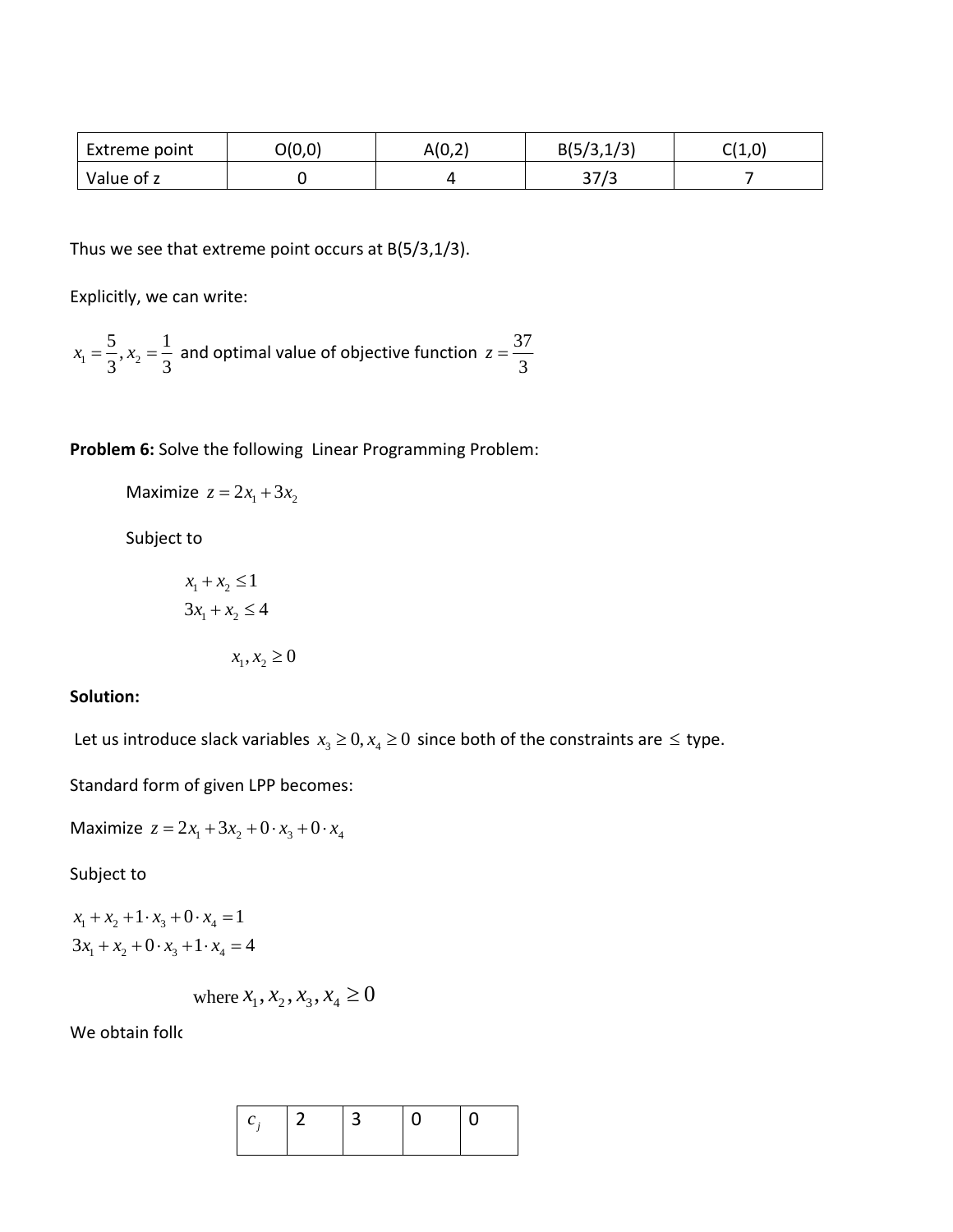| $C_B$       | B                  | $x_{B}$         | $\mathsf b$    | $a_{1}$      | $a_2$             | a <sub>3</sub>   | $a_4$            | $\frac{\mathcal{X}_{Br}}{2}$ |
|-------------|--------------------|-----------------|----------------|--------------|-------------------|------------------|------------------|------------------------------|
|             |                    |                 |                |              |                   |                  |                  | $y_{rj}$                     |
| 0           | a <sub>3</sub>     | $x_3$           | 1              | $\mathbf{1}$ | $\mathbf{1}$      | $\mathbf{1}$     | 0                |                              |
| $\pmb{0}$   | $\boldsymbol{a}_4$ | $\mathcal{X}_4$ | $\overline{4}$ | $\mathbf{3}$ | $\mathbf{1}$      | $\boldsymbol{0}$ | $\mathbf{1}$     |                              |
| $z_j - c_j$ |                    |                 |                | $-2$         | $-3$ <sup>↑</sup> | $\boldsymbol{0}$ | $\boldsymbol{0}$ |                              |

Since  $z_j - c_j < 0 \ \forall \ j = 1, 2$ 

This means the solution is not optimal. We proceed to the next tableu.

|             |                  |                            | $c_{j}$        | $\overline{2}$ | 3       | 0              | 0       |
|-------------|------------------|----------------------------|----------------|----------------|---------|----------------|---------|
| $C_B$       | B                | $x_{B}$                    | b              | $a_{1}$        | $a_{2}$ | a <sub>3</sub> | $a_{4}$ |
| 3           | a <sub>2</sub>   | $x_{2}$                    | 1              | 1              | 1       | 1              |         |
| 0           | $\mathfrak{a}_4$ | $x_{\scriptscriptstyle 4}$ | $\overline{3}$ | $\overline{2}$ | 0       | $-1$           | 1       |
| $z_j - c_j$ |                  |                            |                | 1              | 0       | 3              | 0       |

Since  $z_j - c_j \ge 0 \ \forall \ j = 1..4$  -which shows that optimality is achieved.

And the optimalsolution is given by:

 $x_1 = 0, x_2 = 1$  optimal objective value  $z = 3$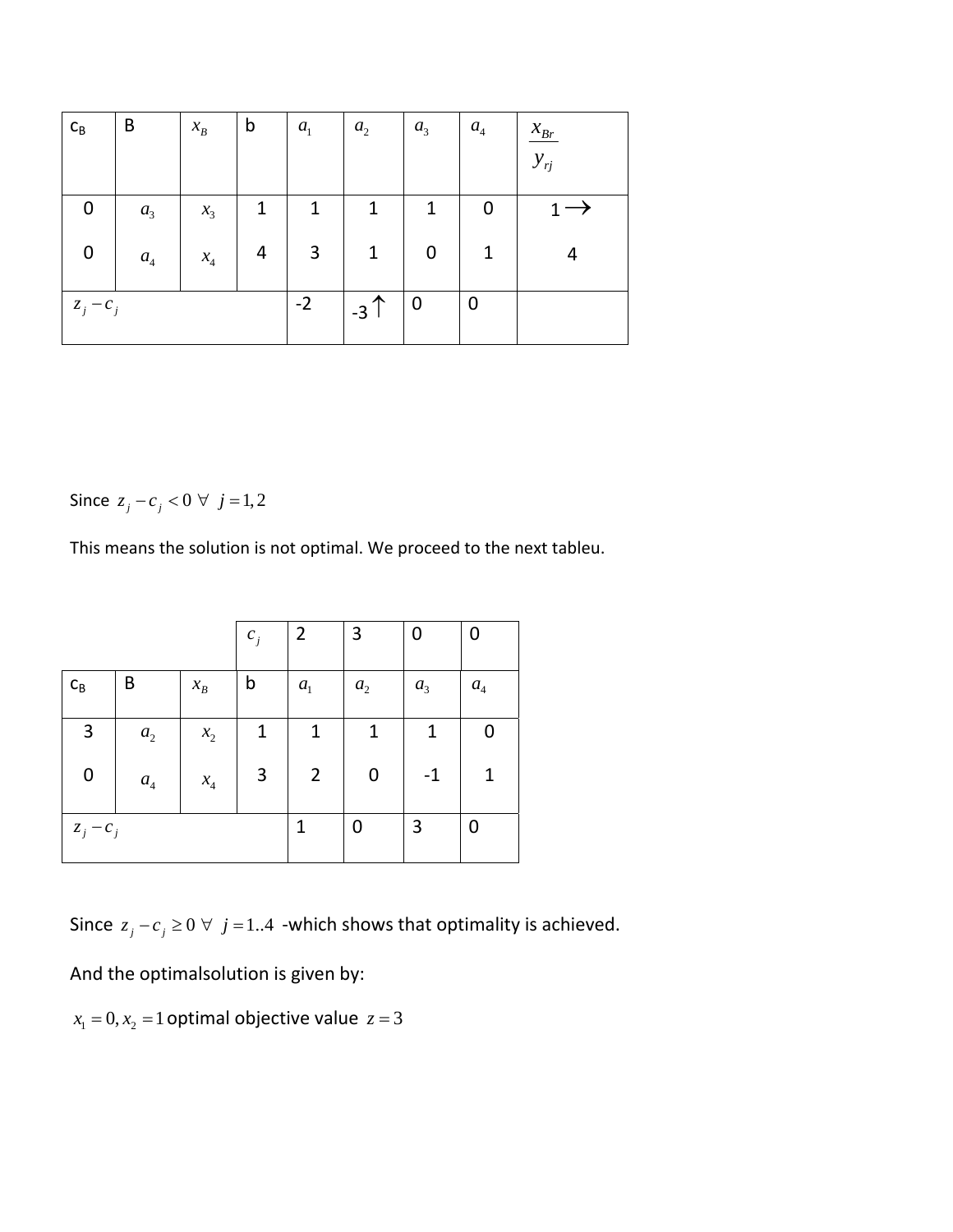**Problem 7.**Solve the following Linear Programming Problem:

Maximize  $z = x_1 + x_2 + 3x_3$ 

Subject to

$$
3x_1 + 2x_2 + x_3 \le 3
$$
  

$$
2x_1 + x_2 + 2x_3 \le 2
$$
  

$$
x_1, x_2, x_3 \ge 0
$$

# **Solution:**

Let us introduce slack variables  $x_4 \geq 0, x_5 \geq 0$  since both of the constraints are  $\leq$  type.

Standard form of given LPP becomes:

Maximize  $z = x_1 + x_2 + 3x_3 + 0x_4 + 0x_5$ 

Subject to

$$
3x_1 + 2x_2 + x_3 + x_4 = 3
$$
  

$$
2x_1 + x_2 + 2x_3 + x_5 = 2
$$
  

$$
x_1, x_2, x_3, x_4, x_5 \ge 0
$$

We obtain following initial tableau:

|                           |                |                 | $c_j$          | $\mathbf{1}$   | $\mathbf{1}$   | 3              | $\mathbf 0$      | 0              |                      |
|---------------------------|----------------|-----------------|----------------|----------------|----------------|----------------|------------------|----------------|----------------------|
| $\mathsf{C}_{\mathsf{B}}$ | B              | $x_B$           | b              | $a_{1}$        | a <sub>2</sub> | a <sub>3</sub> | $a_4$            | a <sub>5</sub> | $x_{Br}$<br>$y_{rj}$ |
| $\boldsymbol{0}$          | $a_4$          | $\mathcal{X}_4$ | 3              | 3              | $\overline{2}$ | $\mathbf{1}$   | $\mathbf{1}$     | $\mathbf 0$    | 3                    |
| $\mathbf 0$               | a <sub>5</sub> | $x_{5}$         | $\overline{2}$ | $\overline{2}$ | $\mathbf{1}$   | $\overline{2}$ | $\boldsymbol{0}$ | $\mathbf{1}$   |                      |
| $z_j - c_j$               |                |                 |                | $-1$           | $-1$           | $-3$           | $\mathbf 0$      | $\mathbf 0$    |                      |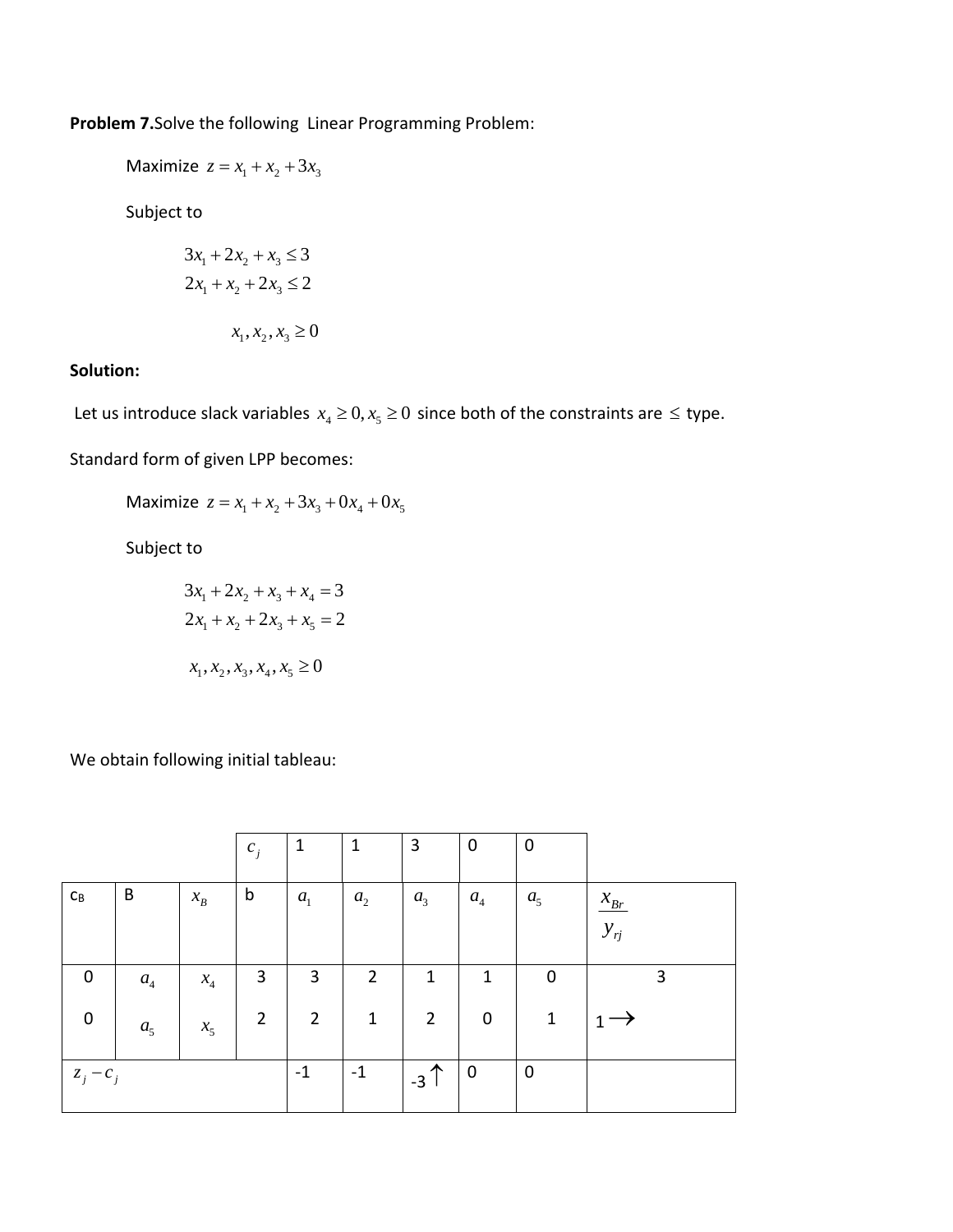Since  $z_j - c_j$  is most negative for  $a_3$  the variable  $x_3$  becomes entering variable in the next basis.

Also since  $\frac{x_{Br}}{a}$ *rj x*  $\frac{v_{Br}}{y_{ri}}$  is minimum for second row, the corresponding variable  $x_5$  is the leaving variable.

The pivot element becomes 2.

|                           |                  |                              | $c_j$          | $\mathbf{1}$   | $\mathbf{1}$   | 3              | $\boldsymbol{0}$ | $\mathbf 0$    |                              |
|---------------------------|------------------|------------------------------|----------------|----------------|----------------|----------------|------------------|----------------|------------------------------|
| $\mathsf{C}_{\mathsf{B}}$ | B                | $x_B$                        | $\mathsf b$    | $a_{1}$        | a <sub>2</sub> | $a_3$          | $a_4$            | a <sub>5</sub> | $\frac{\mathcal{X}_{Br}}{2}$ |
|                           |                  |                              |                |                |                |                |                  |                | $y_{rj}$                     |
| 0                         | $\mathfrak{a}_4$ | $\boldsymbol{\mathcal{X}}_4$ | $\overline{2}$ | $\overline{2}$ | 3/2            | 0              | $\mathbf{1}$     | $-1/2$         |                              |
| 3                         | a <sub>3</sub>   | $x_3$                        | $\mathbf{1}$   | $1\,$          | 1/2            | $\mathbf{1}$   | $\pmb{0}$        | 1/2            |                              |
| $z_j - c_j$               |                  |                              |                | $\overline{2}$ | 1/2            | $\overline{0}$ | $\pmb{0}$        | 3/2            |                              |

Since  $z_j - c_j \ge 0 \ \ \forall \ \ j = 1..5$  -which shows that optimality is achieved.

The optimal solution is unique since  $z_j - c_j > 0$  for non-basic variable and  $z_j - c_j = 0$  for the basic variables.

And the optimal solution is given by:  $x_1 = 0, x_2 = 0, x_3 = 1$  optimal objective value  $z = 3$ 

#### **Problem 8:**

Solve the following Linear Programming Problem by Two Phase method:

$$
Maximize z = x_1 + 5x_2
$$

Subject to

$$
3x_1 + 4x_2 \le 6
$$
  

$$
x_1 + 3x_2 \ge 3
$$
  

$$
x_1, x_2 \ge 3
$$

 ${\bf 0}$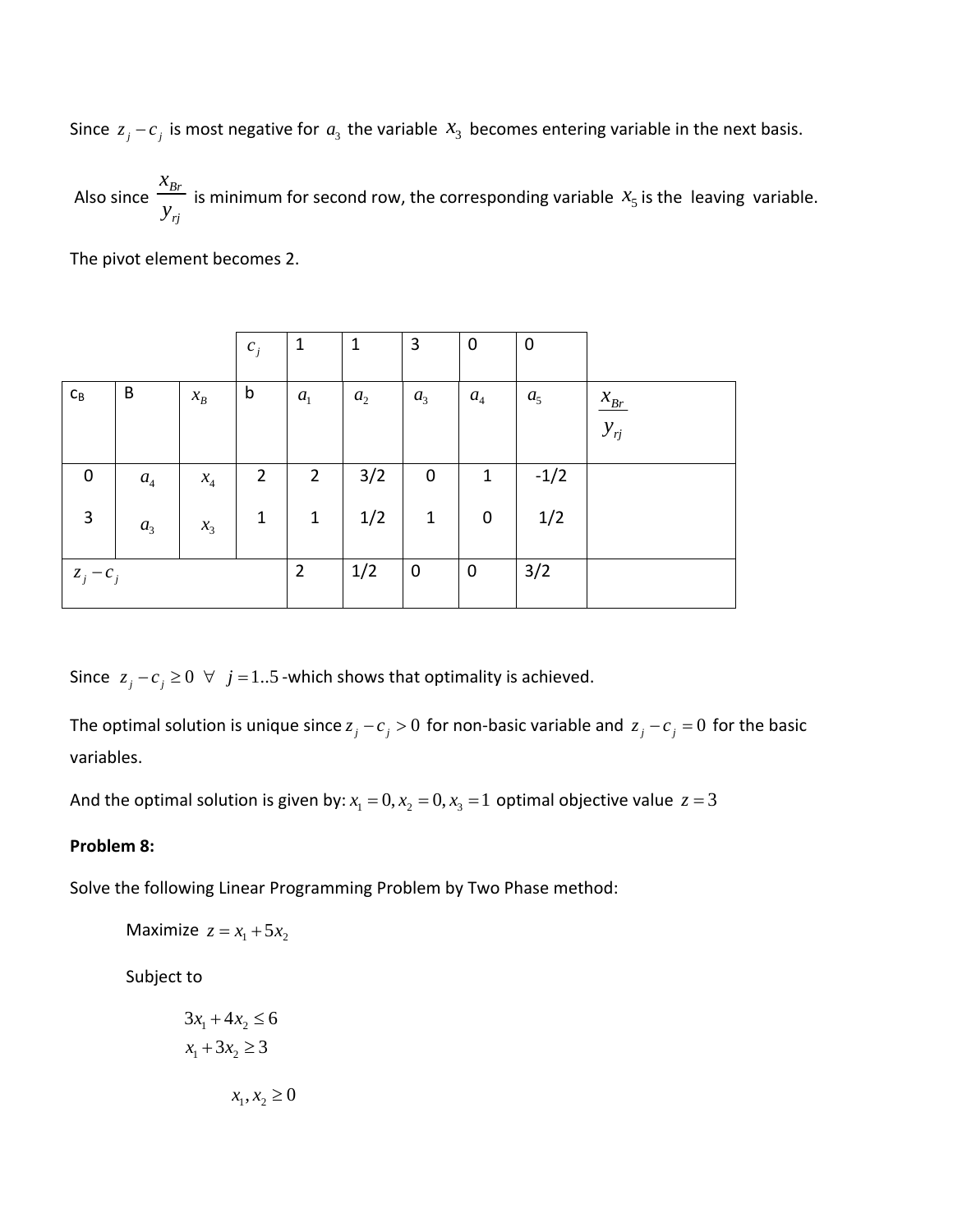#### **Solution:**

Let us introduce slack variables  $x_3 \geq 0$ , for the first constraint which is of  $\leq$  type

We also include surplus variable  $x_4 \ge 0$  and artificial variable  $x_5 \ge 0$  for the second constraint;

since it is  $\geq$  type.

Standard form of given LPP becomes:

Maximize  $z = x_1 + 5x_2 + 0 \cdot x_3 + 0 \cdot x_4 + 0 \cdot x_5$ 

#### Subject to

 $3x_1 + 4x_2 + 1 \cdot x_3 + 0 \cdot x_4 + 0 \cdot x_5 = 6$  $x_1 + 3x_2 + 0 \cdot x_3 - 1 \cdot x_4 + 1 \cdot x_5 = 3$ 

where 
$$
x_1, x_2, x_3, x_4, x_5 \ge 0
$$

#### **PHASE‐1**

The auxiliary objective function for phase‐1 becomes:

 $z_A = -1 \cdot x_5$ 

We obtain following initial tableau:

|                  |                |                 | $c_j$          | $\boldsymbol{0}$ | $\overline{0}$          | 0                | 0                | $-1$             |                    |
|------------------|----------------|-----------------|----------------|------------------|-------------------------|------------------|------------------|------------------|--------------------|
| $C_B$            | B              | $\mathcal{X}_B$ | $\mathbf b$    | a <sub>1</sub>   | a <sub>2</sub>          | a <sub>3</sub>   | $\mathfrak{a}_4$ | a <sub>5</sub>   | $\mathcal{X}_{Br}$ |
|                  |                |                 |                |                  |                         |                  |                  |                  | $y_{rj}$           |
| $-1$             | a <sub>5</sub> | $x_{5}$         | $\overline{3}$ | $\mathbf{1}$     | $\overline{\mathbf{3}}$ | $\boldsymbol{0}$ | $-1$             | 1                | 1<br>$\rightarrow$ |
| $\boldsymbol{0}$ | a <sub>3</sub> | $x_3$           | 6              | 3                | $\overline{4}$          | $\mathbf{1}$     | $\pmb{0}$        | $\boldsymbol{0}$ | 1.25               |
| $z_j - c_j$      |                |                 |                | $-1$             | $-3$                    | $\boldsymbol{0}$ | $\mathbf{1}$     | $\mathbf 0$      |                    |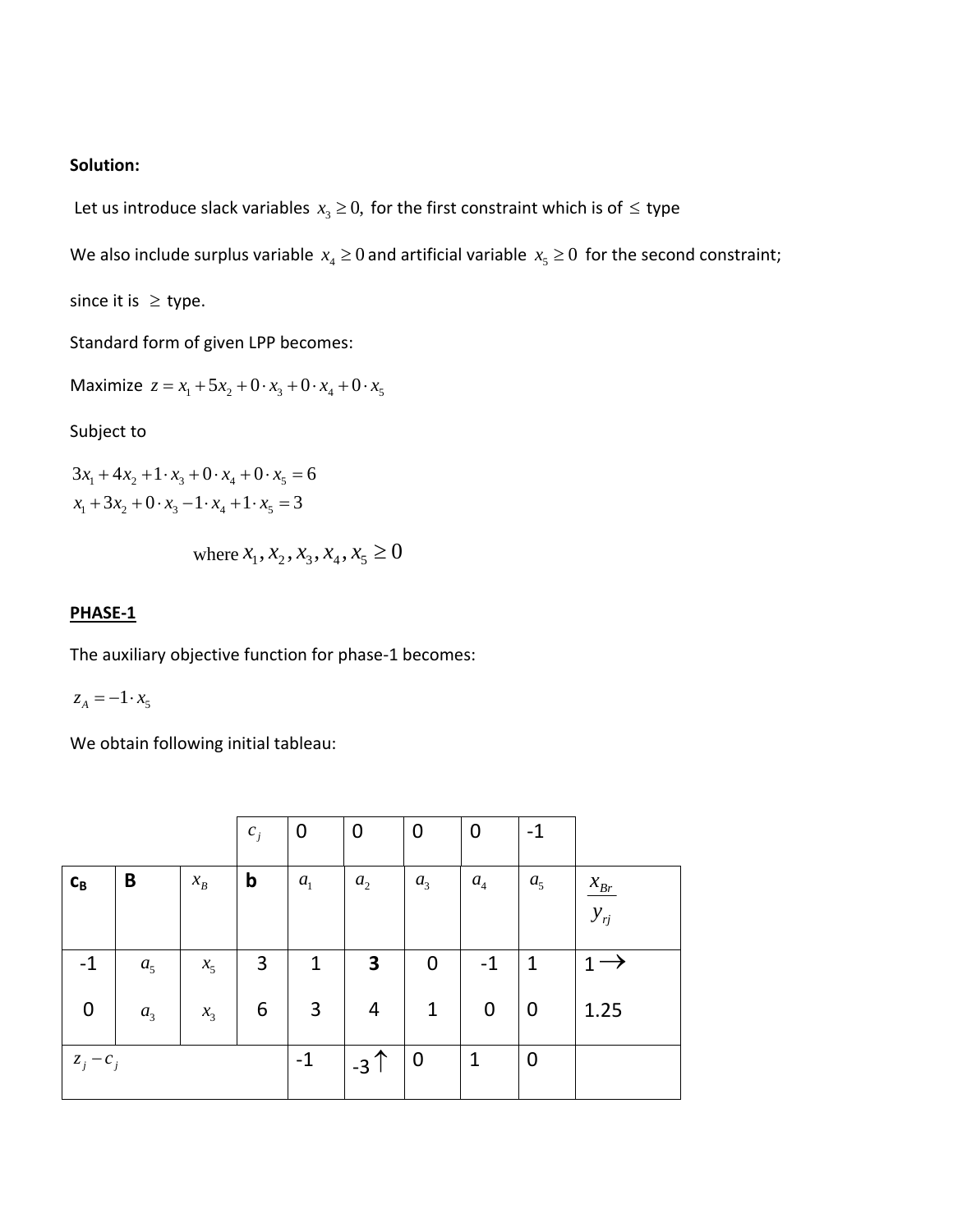Since  $z_j - c_j < 0 \ \forall \ j = 1, 2$ 

This means the solution is not optimal.  $a<sub>s</sub>$  leaves the basis and  $a<sub>2</sub>$  enters the basis.

We proceed to the next tableau.

|             |                |                 | $c_j$          | $\boldsymbol{0}$ | $\boldsymbol{0}$ | $\boldsymbol{0}$ | 0                | $-1$           |                         |
|-------------|----------------|-----------------|----------------|------------------|------------------|------------------|------------------|----------------|-------------------------|
| $c_{B}$     | B              | $\mathcal{X}_B$ | $\mathbf b$    | a <sub>1</sub>   | a <sub>2</sub>   | a <sub>3</sub>   | $a_4$            | a <sub>5</sub> | $\chi_{Br}$<br>$y_{rj}$ |
| 0           | $a_{2}$        | $x_{2}$         | $\mathbf 1$    | 1/3              | $\mathbf{1}$     | $\mathbf 0$      | $-1/3$           | 1/3            |                         |
| 0           | a <sub>3</sub> | $x_3$           | $\overline{2}$ | 5/3              | $\bf{0}$         | $\mathbf{1}$     | 4/3              | $-4/3$         |                         |
| $z_j - c_j$ |                |                 |                | $\boldsymbol{0}$ | $\mathbf 0$      | $\mathbf 0$      | $\boldsymbol{0}$ | 1              |                         |

Since  $z_j - c_j \ge 0 \forall j = 1..5$  -and artificial variable is in zero level; the optimal solution of the original problem exists(Phase -I is completed). Now we move to the next level; Phase -II.

#### **PHASE‐II**

We obtain following initial tableau for Phase -II :

|         |                |                 | $c_j$          |         | 5            | 0                | U                |                                |
|---------|----------------|-----------------|----------------|---------|--------------|------------------|------------------|--------------------------------|
| $c_{B}$ | B              | $\mathcal{X}_B$ | $\mathbf b$    | $a_{1}$ | $a_{2}$      | a <sub>3</sub>   | $\mathfrak{a}_4$ | $\mathcal{X}_{Br}$<br>$y_{rj}$ |
| 5       | a <sub>2</sub> | $x_2$           | $\mathbf{1}$   | 1/3     | $\mathbf{1}$ | $\boldsymbol{0}$ | $-1/3$           |                                |
| 0       | a <sub>3</sub> | $x_3$           | $\overline{2}$ | 5/3     | 0            | $\mathbf{1}$     | 4/3              | 1.5                            |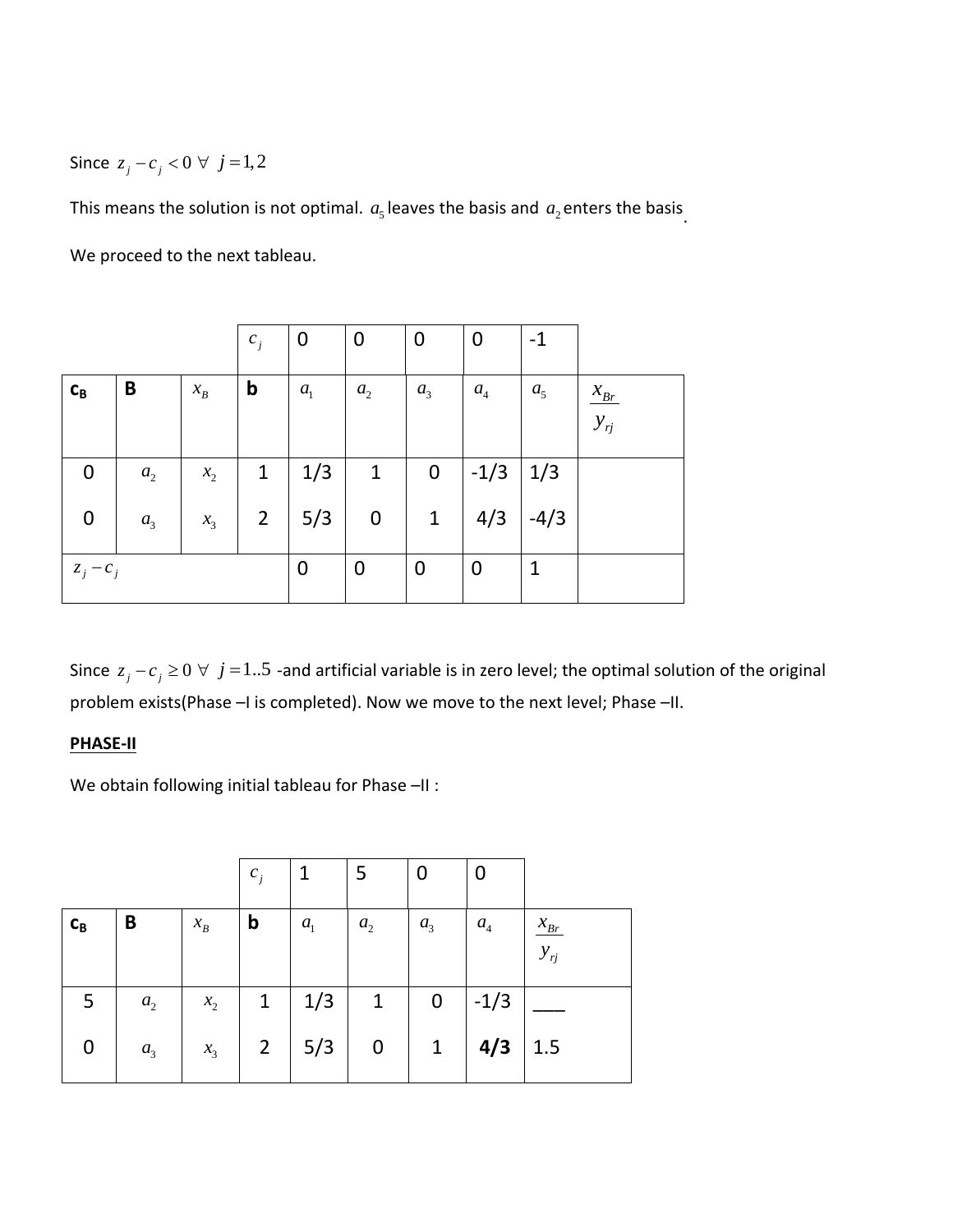| $z_i - c$ | $\vert 2/3 \vert 0 \vert$ | $\overline{0}$ | $-5/3$ |  |
|-----------|---------------------------|----------------|--------|--|
|           |                           |                |        |  |

Since  $z_j - c_j$  is negative for  $a_4$  the variable  $x_4$  becomes entering variable in the next basis. Also since *Br rj x*  $\frac{v_{Br}}{v_{Fi}}$  is defined only for second row, the corresponding variable  $x_3$  is the leaving variable.

The pivot element becomes **4/3**.

|             |                    |                 | $c_j$       | $\mathbf{1}$ | 5                | 0             | 0                |                                          |
|-------------|--------------------|-----------------|-------------|--------------|------------------|---------------|------------------|------------------------------------------|
| $c_{B}$     | B                  | $\mathcal{X}_B$ | $\mathbf b$ | $a_{1}$      | $a_{2}$          | $a_{3}$       | $\mathfrak{a}_4$ | $\frac{\mathcal{X}_{Br}}{2}$<br>$y_{rj}$ |
| 5           | a <sub>2</sub>     | $x_2$           | 3/2         | $\mathbf{1}$ | $\mathbf{1}$     | $\frac{1}{4}$ | 0                |                                          |
| 0           | $\boldsymbol{a}_4$ | $\mathcal{X}_4$ | 3/2         | 5/4          | $\boldsymbol{0}$ | 3/4           | 1                |                                          |
| $z_j - c_j$ |                    |                 |             | 4            | 0                | 5/4           | $\boldsymbol{0}$ |                                          |

Since  $z_j - c_j \ge 0 \ \forall \ j = 1..5$  -This shows that optimality is achieved.

The optimal solution is unique since  $z_j - c_j > 0$  for non-basic variable and  $z_j - c_j = 0$  for the basic variables.

And the optimal solution is given by:  $x_1 = 0, x_2 = \frac{3}{2}$  optimal objective value  $z_{\text{max}} = \frac{15}{2}$ . 15 2  $z_{\rm max}$  =

**Problem 9:** Solve the following Linear Programming Problem by Two Phase method:

$$
Maximize z = x_1 + 5x_2
$$

Subject to

$$
3x_1 + 4x_2 \le 6
$$
  

$$
x_1 + 3x_2 \ge 3
$$
  

$$
x_1, x_2 \ge 0
$$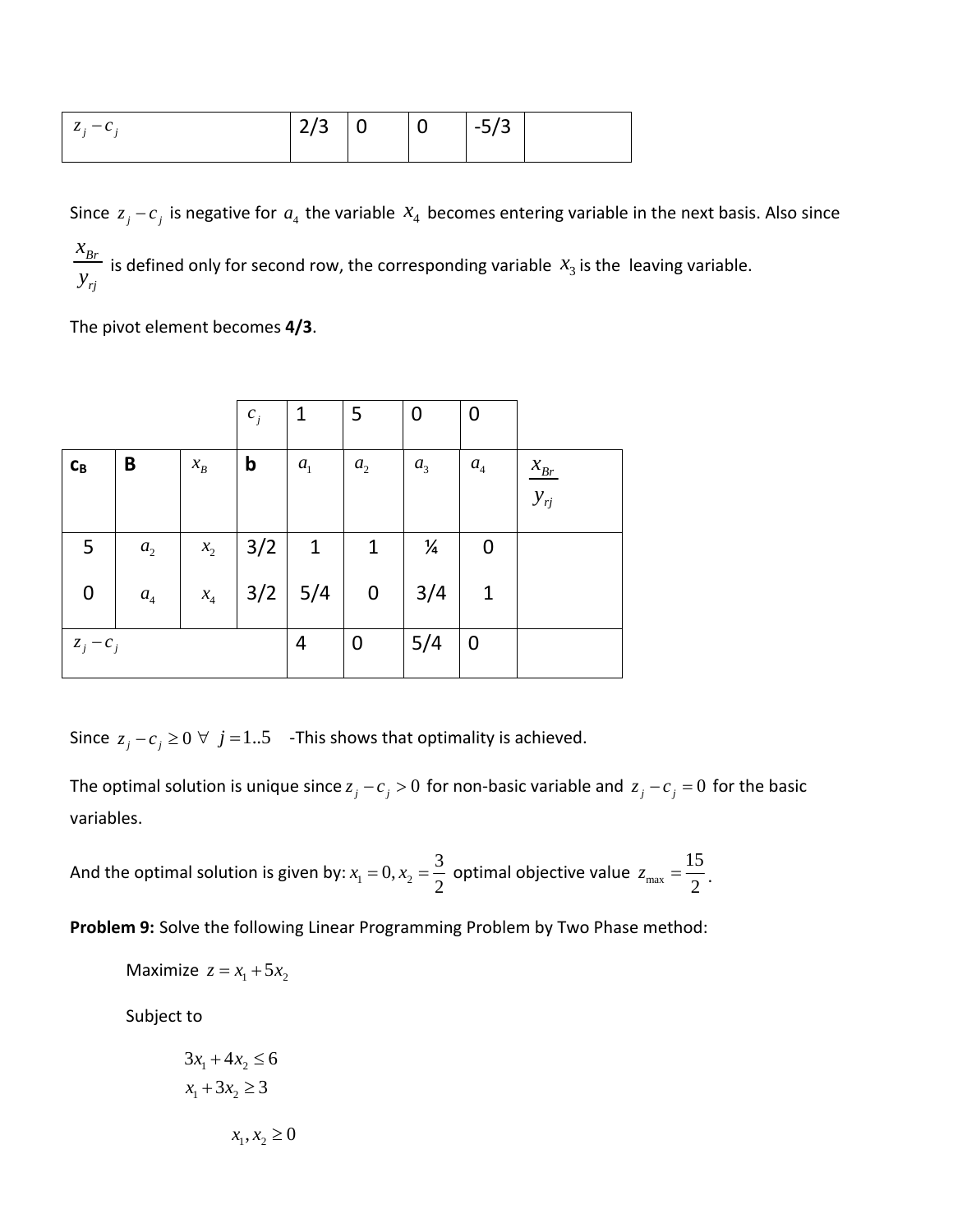**Problem 10 :** Solve the following Linear Programming Problem by Big‐M method:

Maximize  $z = x_1 + 5x_2$ 

Subject to

$$
3x1 + 4x2 \le 6
$$

$$
x1 + 3x2 \ge 3
$$

$$
x1, x2 \ge 0
$$

### **Solution:**

Let us introduce slack variables  $x_3 \geq 0$ , for the first constraint which is of  $\leq$  type

We also include surplus variable  $x_4 \ge 0$  and artificial variable  $x_5 \ge 0$  for the second constraint;

since it is  $\geq$  type.

Standard form of given LPP becomes:

Maximize  $z = x_1 + 5x_2 + 0 \cdot x_3 + 0 \cdot x_4 + 0 \cdot x_5$ 

Subject to

$$
3x_1 + 4x_2 + 1 \cdot x_3 + 0 \cdot x_4 + 0 \cdot x_5 = 6
$$
  

$$
x_1 + 3x_2 + 0 \cdot x_3 - 1 \cdot x_4 + 1 \cdot x_5 = 3
$$

where 
$$
x_1, x_2, x_3, x_4, x_5 \ge 0
$$

The auxiliary objective function for Big‐Mbecomes:

$$
z_{A} = x_{1} + 5x_{2} + 0 \cdot x_{3} + 0 \cdot x_{4} - M \cdot x_{5}
$$

We obtain following initial tableau: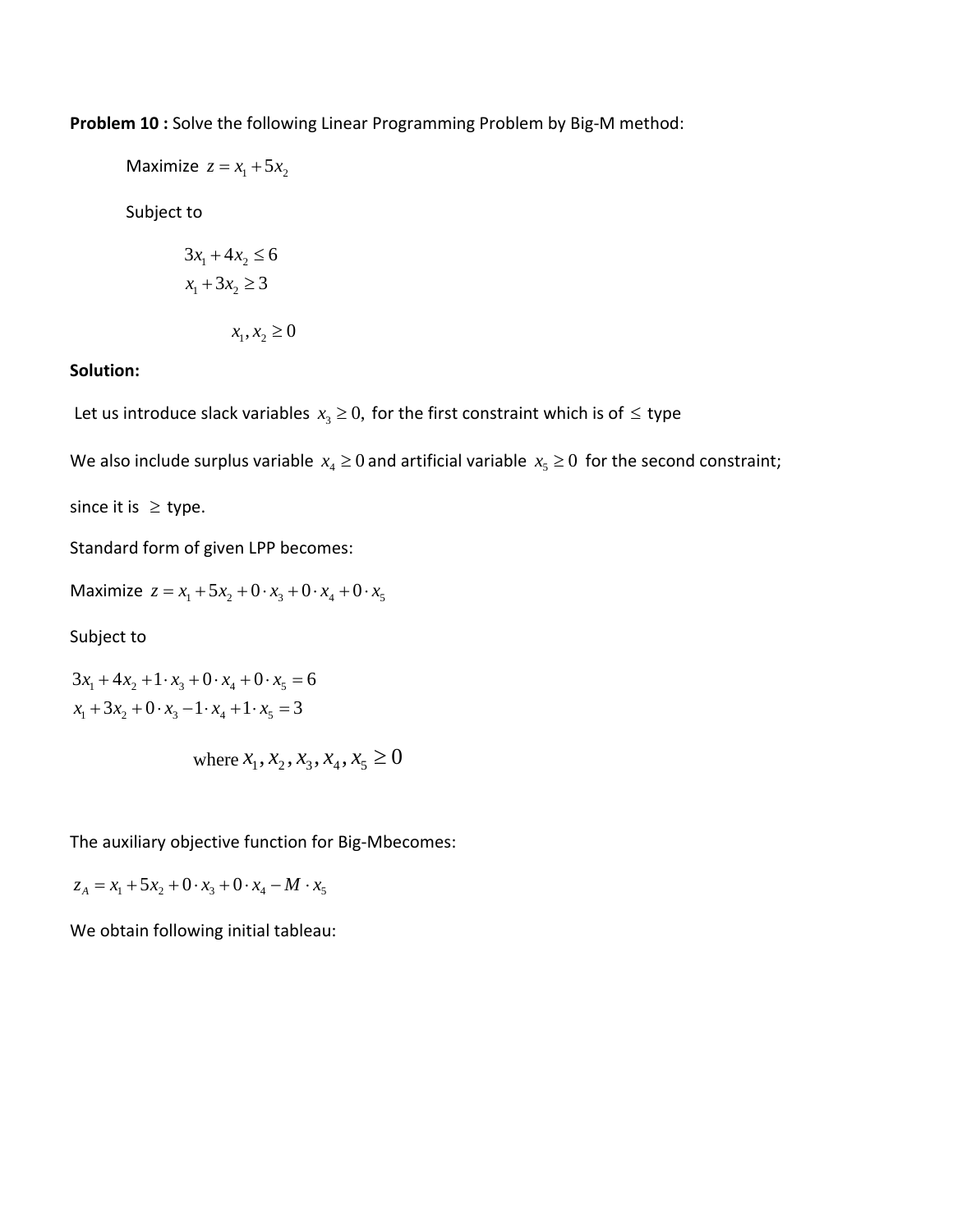|                         |                |                 | $c_j$       | $\mathbf{1}$   | 5              | $\mathbf 0$    | $\mathbf 0$ | $\text{-}\mathsf{M}$ |                    |
|-------------------------|----------------|-----------------|-------------|----------------|----------------|----------------|-------------|----------------------|--------------------|
| $\mathbf{c}_\mathbf{B}$ | B              | $\mathcal{X}_B$ | $\mathbf b$ | a <sub>1</sub> | a <sub>2</sub> | a <sub>3</sub> | $a_4$       | a <sub>5</sub>       | $\mathcal{X}_{Br}$ |
|                         |                |                 |             |                |                |                |             |                      | $y_{rj}$           |
| $\mathsf{-M}$           | a <sub>5</sub> | $x_{5}$         | 3           | $\mathbf{1}$   | 3              | $\mathbf 0$    | $-1$        | $\mathbf{1}$         |                    |
| $\pmb{0}$               | a <sub>3</sub> | $x_3$           | 6           | $\overline{3}$ | 4              | $\mathbf{1}$   | $\pmb{0}$   | $\mathbf 0$          | 1.25               |
| $z_j - c_j$             |                |                 |             | $-M-1$         | $-3M-5$        | $\overline{0}$ | M           | $\mathbf 0$          |                    |

Since  $z_j - c_j < 0 \ \forall \ j = 1, 2$ 

This means the solution is not optimal.  $a<sub>5</sub>$  leaves the basis and  $a<sub>2</sub>$  enters the basis.

We proceed to the next tableau.

|                           |                |                 | $c_j$          | $\mathbf{1}$   | 5              | $\boldsymbol{0}$ | 0                | -M             |          |
|---------------------------|----------------|-----------------|----------------|----------------|----------------|------------------|------------------|----------------|----------|
| $\mathbf{C}_{\mathbf{B}}$ | B              | $\mathcal{X}_B$ | b              | a <sub>1</sub> | a <sub>2</sub> | a <sub>3</sub>   | $\mathfrak{a}_4$ | a <sub>5</sub> | $x_{Br}$ |
|                           |                |                 |                |                |                |                  |                  |                | $y_{rj}$ |
| 5                         | $a_{2}$        | $x_{2}$         | $\mathbf{1}$   | 1/3            | $\mathbf{1}$   | $\pmb{0}$        | $-1/3$           | 1/3            |          |
| $\mathbf 0$               | a <sub>3</sub> | $x_3$           | $\overline{2}$ | 5/3            | $\mathbf 0$    | $\mathbf 1$      | 4/3              | $-4/3$         | 3/2      |
| $z_j - c_j$               |                |                 |                | 2/3            | $\mathbf 0$    | $\pmb{0}$        | $-5/3$<br>↑      | $5/3+M$        |          |

Since  $z_3 - c_3 < 0$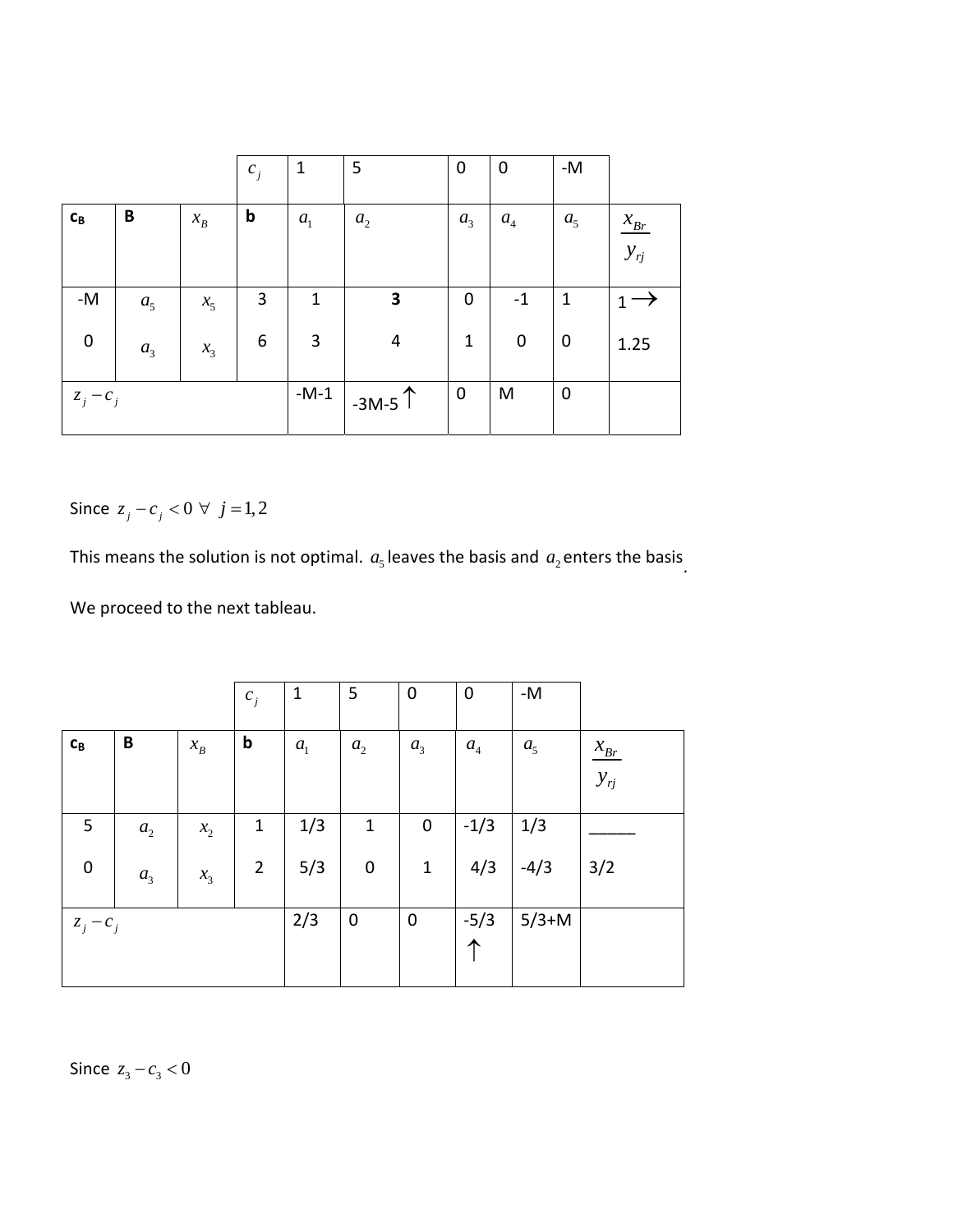This means the solution is not optimal.  $a_3$  leaves the basis and  $a_4$  enters the basis.

We proceed to the next tableau.

|                         |                  |                            | $c_j$ | $\mathbf{1}$   | 5            | $\boldsymbol{0}$ | 0                  | $-M$           |          |
|-------------------------|------------------|----------------------------|-------|----------------|--------------|------------------|--------------------|----------------|----------|
| $\mathbf{c}_\mathbf{B}$ | B                | $\mathcal{X}_B$            | b     | a <sub>1</sub> | $a_{2}$      | a <sub>3</sub>   | $\boldsymbol{a}_4$ | a <sub>5</sub> | $x_{Br}$ |
|                         |                  |                            |       |                |              |                  |                    |                | $y_{rj}$ |
| 5                       | $a_{2}$          | $x_{2}$                    | 3/2   | $\mathbf{1}$   | $\mathbf{1}$ | ¼                | $\mathbf 0$        | 5              |          |
| $\boldsymbol{0}$        | $\mathfrak{a}_4$ | $x_{\scriptscriptstyle 4}$ | 3/2   | 5/4            | $\pmb{0}$    | 3/4              | $\mathbf{1}$       | $\pmb{0}$      |          |
| $z_j - c_j$             |                  |                            |       | $\overline{4}$ | $\mathbf 0$  | 5/4              | $\mathbf 0$        | $25+M$         |          |

Since  $z_j - c_j \ge 0 \ \forall \ j = 1..5$  -This shows that optimality is achieved.

The optimal solution is unique since  $z_j - c_j > 0$  for non-basic variable and  $z_j - c_j = 0$  for the basic variables.

And the optimal solution is given by: 
$$
x_1 = 0
$$
,  $x_2 = \frac{3}{2}$  optimal objective value  $z_{max} = \frac{15}{2}$ .

**Problem 11.** Solve the following Linear Programming Problem by Two Phase method:

Maximize  $z = x_1 + 5x_2$ 

Subject to

$$
3x_1 + 4x_2 \le 6
$$
  

$$
x_1 + 3x_2 \ge 3
$$
  

$$
x_1, x_2 \ge 0
$$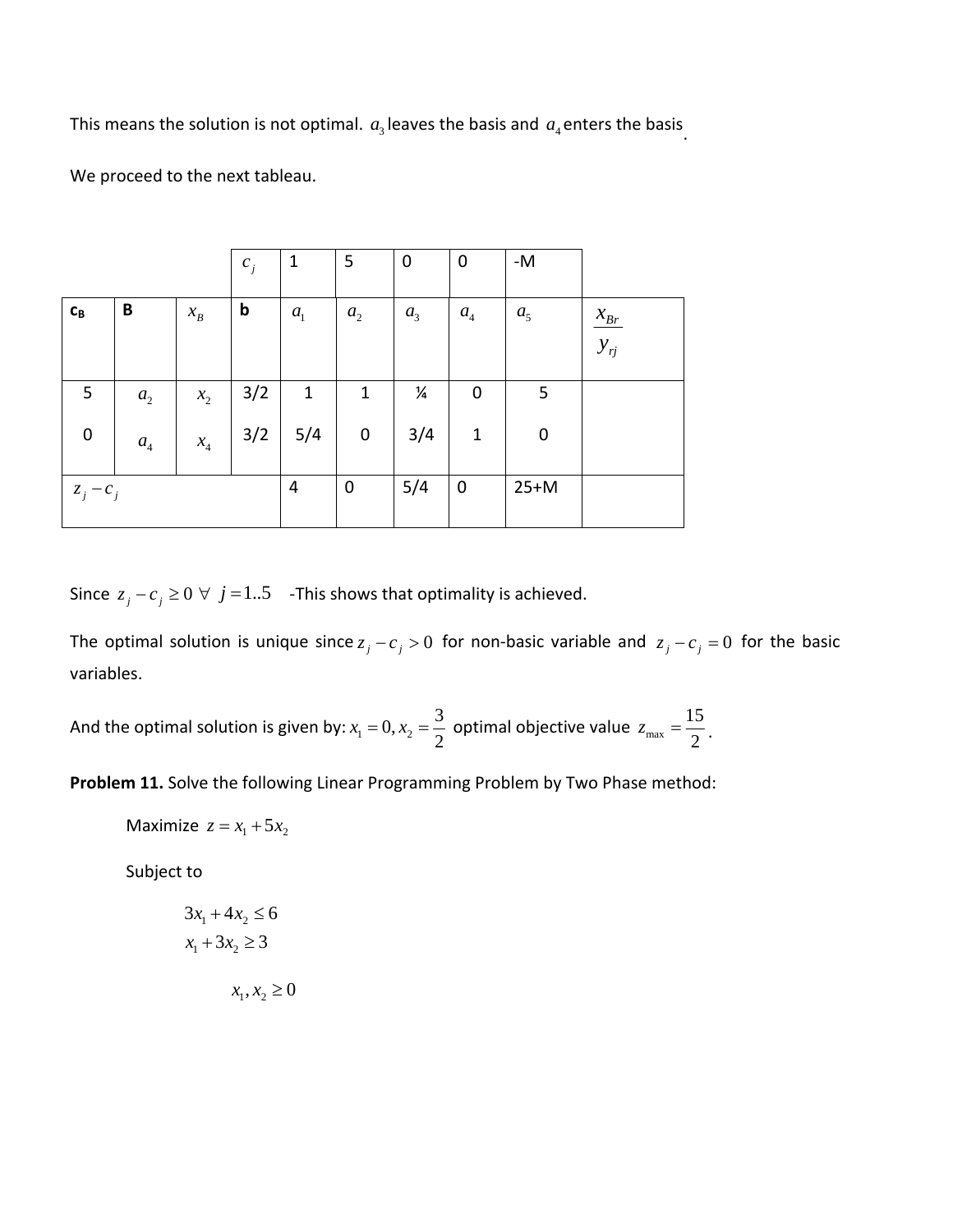**Problem 12.**Convert the following Linear Programming Problem to its dual formulation:

Maximize  $z = x_1 - x_2 + 3x_3$ 

Subject to

$$
x_1 + x_2 + x_3 \le 10
$$
  

$$
x_1 - x_3 \le 2
$$
  

$$
2x_1 - 2x_2 + 3x_3 \le 6
$$

$$
x_1, x_2, x_3 \ge 0
$$

#### **Solution:**

Since the problem is already stated in Canonical form.

Primal LP problem is maximization  $\Rightarrow$  Dual LP problem is minimization.

Primal LP problem has 3 variables  $\Rightarrow$  Dual LP problem will have 3 constraints.

Primal LP problem has 3 constraints  $\Rightarrow$  Dual LP problem will have3 variables.

Using dual variables  $v_1, v_2, v_3 \ge 0$  corresponding to first, second and third constraints respectively. We now write the dual formulation of the given LPP as:

Minimize  $w = v_1 + 5v_2 + 6v_3$ 

Subject to

 $v_1 + 2v_2 + 2v_3 \ge 1$  $-v_1 + 2v_3 \leq 1$  $v_1 - v_2 + 3v_3 \ge 3$ 

where  $v_1, v_2, v_3 \ge 0$